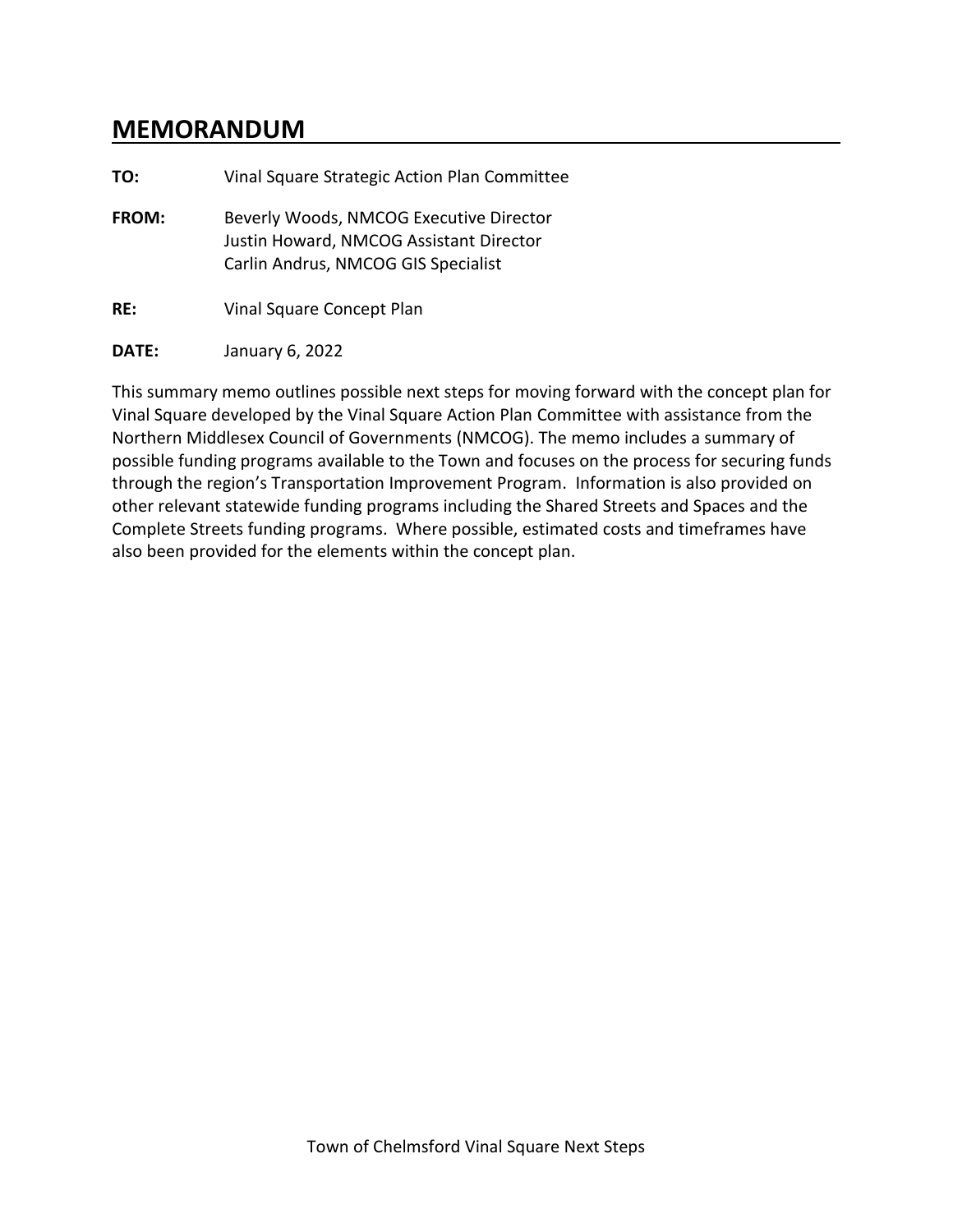## **Next Steps**

The Vinal Square Concept Plan has been funded through the State District Local Technical Assistance Program (DLTA) utilizing funding appropriated by the Massachusetts Legislature. The Northern Middlesex Council of Governments (NMCOG) provides technical assistance to its member communities through the DLTA program. This memo outlines the next steps that can be used to implement the recommendations and concept plan developed for the Town through this DLTA program.

#### **Next Steps**

The Select Board should review and vote to support the concept developed by the Vinal Square Action Plan Committee prior to approaching MassDOT. Once the concept has been vetted and endorsed by the Select Board, town staff will need to work with MassDOT to initiate a TIP project and begin design and permitting for the proposed improvements. To begin this process, a meeting should be held with MassDOT District 4 staff to present the concept and receive feedback.

As the project proponent, the Town will be responsible for the costs associated with design, permitting and any right-of-way acquisition needed. Federal and State funding can be used to cover construction costs through the TIP process. Typically, project initiation, design and permitting requires 2-4 years to complete, depending on the scope of the project, environmental permitting complexity, and the timeframe necessary for any right-of-way acquisition. It may take 1 to 2 additional years to secure the needed state and federal funds through the TIP process, depending on other projects in the funding queue.

## **Funding Programs**

## **Transportation Improvement Program (TIP) Funding Process**

The Transportation Improvement Program (TIP) is a five year programming and management document for the Northern Middlesex Metropolitan Planning Organization (NMMPO), containing all federally funded transportation projects planned in the region. Projects programmed on the TIP are prioritized based on the MPO's goals and investment programs. It also includes MassDOT prioritized projects that are federally funded. Transit projects for the Lowell Regional Transit Authority (LRTA) are included as well.

For a project to be eligible for the Northern Middlesex TIP, it must first be initiated by the Town, and then approved by the MassDOT Project Review Committee (PRC).MassDOT has a standard operating procedure outlining the process. The PRC meets three times a year to determine if a project will be approved. If approved, MassDOT will assign a project manager and the project will be considered eligible for the programming on the Northern Middlesex MPO Transportation Improvement Program (TIP). The PRC examines each project to determine whether it is feasible from an engineering perspective and to ensure that it meets federal funding eligibility criteria. Once a project is deemed viable, it must be programmed in the appropriate year of the region's TIP through the MPO process.

Town of Chelmsford Vinal Square Next Steps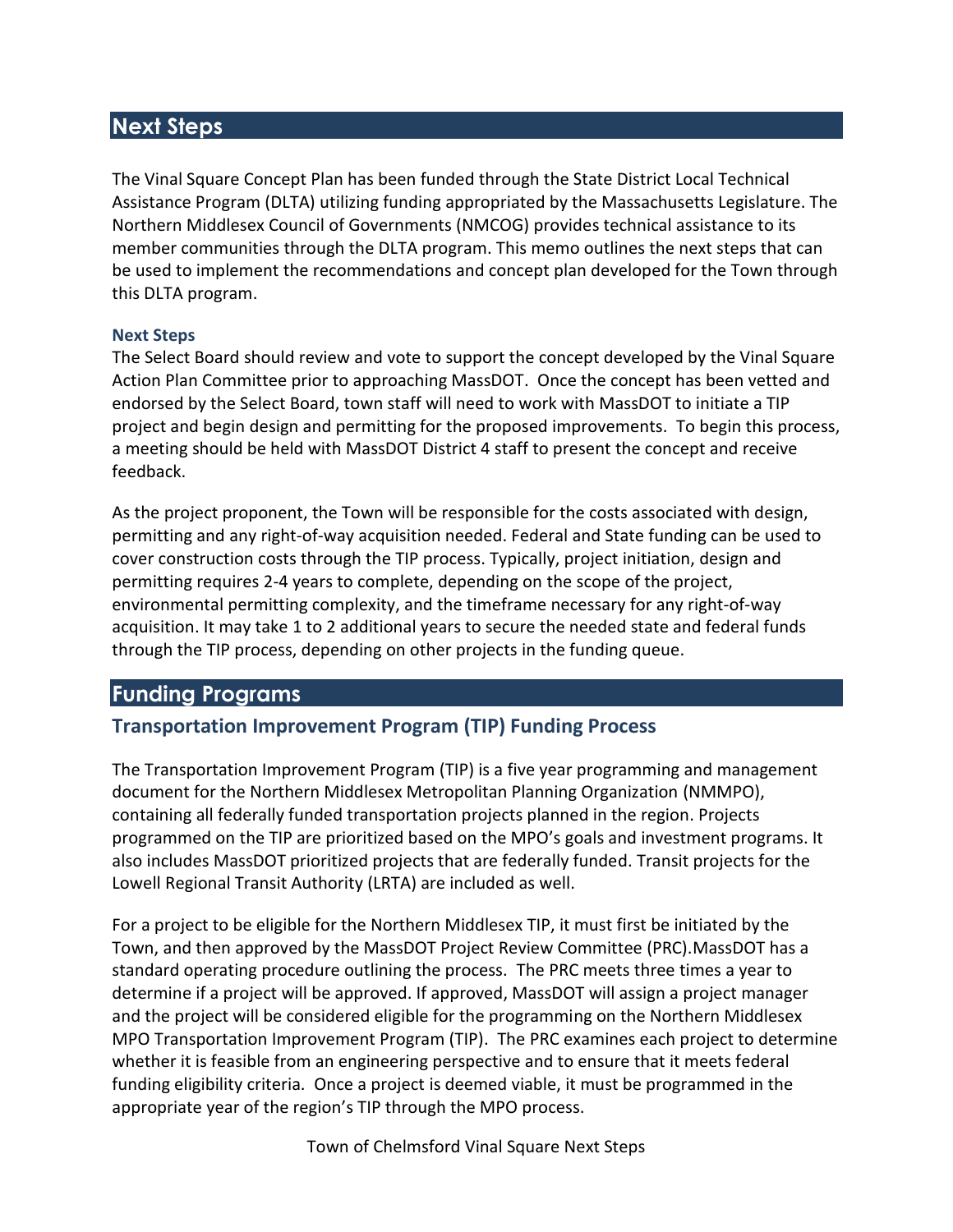#### **Complete Streets Funding Program Process**

The MassDOT Complete Streets Funding Program addresses critical gaps in transportation networks by giving Massachusetts municipalities the tools and funding needed to advance Complete Streets in their community. The purpose of the program is to: educate municipal and transportation professionals on Complete Streets; promote adoption of Complete Streets Policies; increase adoption of Complete Streets Prioritization Plans; and implement those plans through construction funding awards.

Chelmsford has adopted a Complete Streets Prioritization Plan and the proposed Vinal Square improvements are included within the plan, thus making them eligible for construction funding through the application process. More information on the application process can be found at: <https://gis.massdot.state.ma.us/completestreets>

#### **Shared Streets and Spaces Funding Program Process**

The COVID-19 pandemic has highlighted some existing mobility needs and has also created new ones. Through the Shared Streets and Spaces Grant Program, the Massachusetts Department of Transportation seeks to assist municipalities in meeting their individual needs for additional and safer outdoor recreation, commerce, community activities, and mobility. All municipalities in the Commonwealth are eligible to apply for funding. Shared Streets and Spaces provides communities with grants ranging from \$5,000 to \$200,000. MassDOT is currently preparing for another round of applications, which are anticipated to be opening on January  $10<sup>th</sup>$ , 2022. Applications are accepted online through the following site:

<https://www.mass.gov/how-to/how-to-apply-shared-streets-and-spaces-grant-program>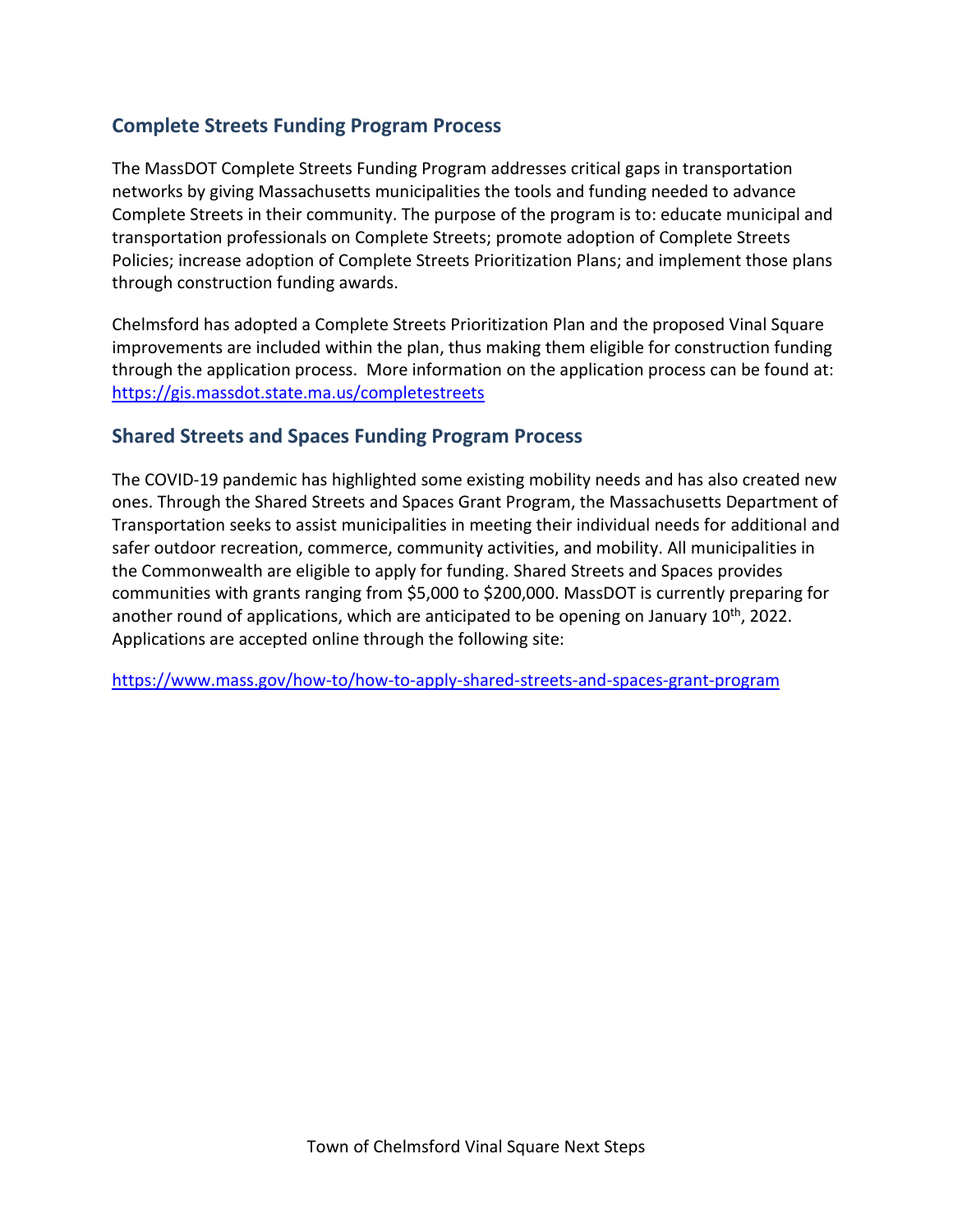| <b>Potential</b><br><b>Funding</b>                                | <b>Description</b>                                                                                                                                                                                                                                     | <b>Elements to be Funded</b>                           | <b>Agency</b>            | <b>Estimated Cost</b><br>Range                                 | <b>Timeframe</b>                                                                                                        |
|-------------------------------------------------------------------|--------------------------------------------------------------------------------------------------------------------------------------------------------------------------------------------------------------------------------------------------------|--------------------------------------------------------|--------------------------|----------------------------------------------------------------|-------------------------------------------------------------------------------------------------------------------------|
| <b>Programs</b><br>Transportation<br>Improvement<br>Program (TIP) | The TIP process secures<br>federal funding for<br>construction of<br>transportation<br>Improvements. Project<br>Initiation is conducted in<br>partnership with<br>MassDOT, using funding<br>programmed through<br>the Northern Middlesex<br><b>MPO</b> | Implementation of Overall<br>Concept Plan              | MassDOT,<br><b>NMMPO</b> | Project Cost                                                   | Five years from project<br>initiation until construction<br>commences; plus 2<br>construction seasons for<br>completion |
| Complete<br><b>Streets Funding</b><br>Program                     | Program addresses<br>critical gaps in<br>transportation networks<br>as outlined in the Town's<br>Complete Streets Plan                                                                                                                                 | Sidewalks, bike lanes,<br>gathering spaces, crosswalks | MassDOT, Town            | Town is eligible for an<br>award up to \$400,000<br>in FY 2022 | 1-2 years                                                                                                               |
| <b>Shared Streets</b><br>and Spaces<br>Program                    | MassDOT program to<br>assist municipalities in<br>meeting needs for more<br>and safer outdoor<br>recreation, commerce,<br>community activities,<br>and mobility                                                                                        | Sidewalks, bike lanes,<br>gathering spaces, crosswalks | MassDOT, Town            | \$200,000 grant limit                                          | 1 year                                                                                                                  |
| Chapter 90<br>Program                                             | State provides<br>municipalities with an<br>annual funding source<br>for improvements to and<br>investments in local<br>transportation networks                                                                                                        | Newfield Road signage,<br>pavement improvements        | Town                     | Annual Chapter 90<br>Allocation (\$1,150,687<br>in 2020)       | Annual allocation                                                                                                       |